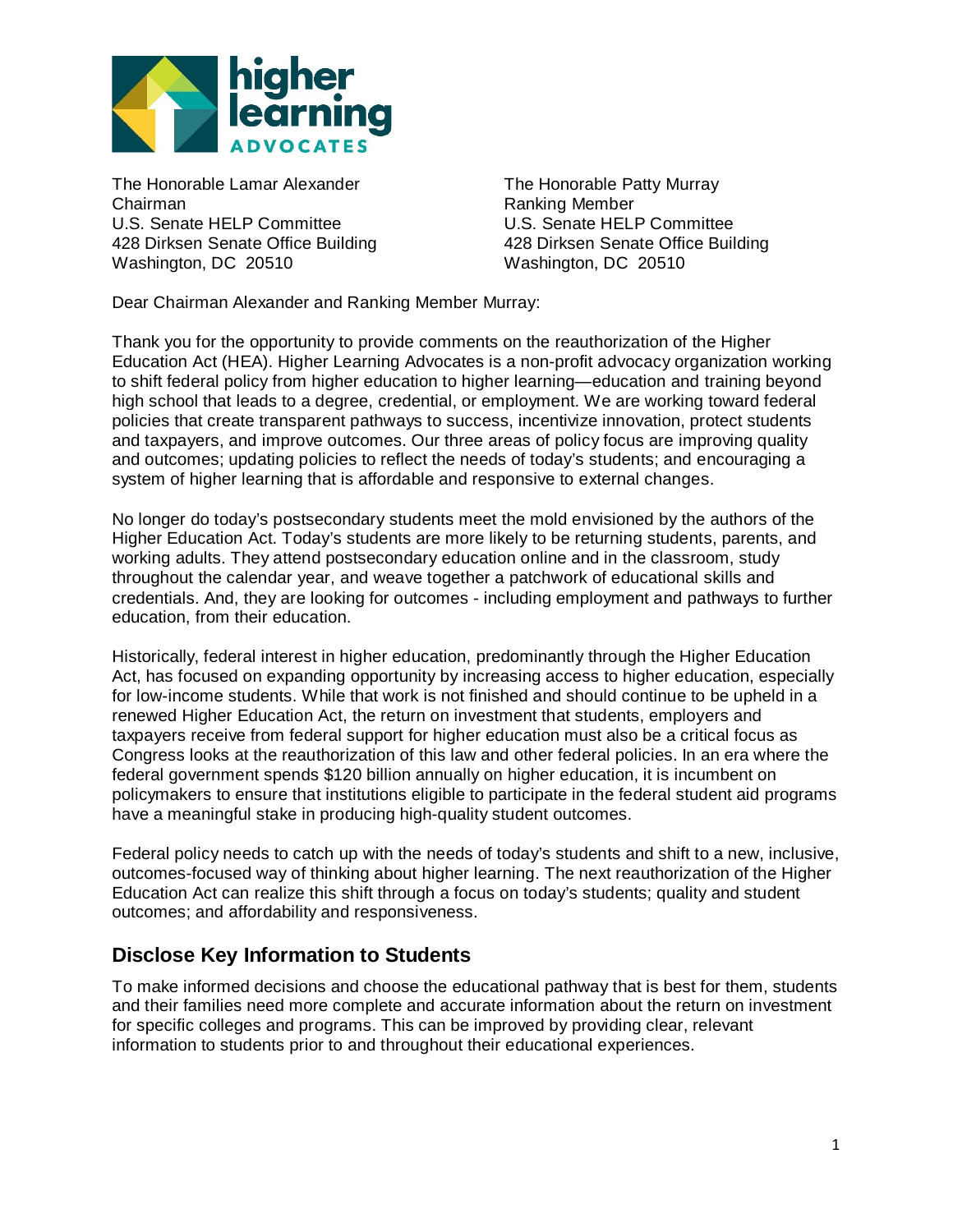# *Cohort Default Rate (CDR)*

While Congress has previously established accountability through post-completion student outcome metrics like the cohort default rate (CDR), Higher Learning Advocates believes these metrics do not have enough impact on institutional quality. The small number of impacted institutions, combined with the binary 'in-or-out' structure of CDR, renders this an ineffective tool for truly holding institutions accountable. However, the public reporting of CDRs for institutions should not be eliminated entirely and should be maintained as a disclosure requirement. While student loan default is an imperfect measure of assessing student success, it is at least a bare minimum standard for whether an institution of higher education is delivering any acceptable level of quality and value to students. CDR can provide a useful snapshot of the repayment behavior of recent graduates and other students on an institution-by-institution basis.

# *Program-Level Cohort Repayment Rates (CRR)*

In addition to CDR, institutions should disclose program-level CRRs (described in more detail below) for three, seven, and ten years post-completion or drop-out. Program-level CRRs should be disaggregated for disclosure purposes by major racial and ethnic groups, income, and Pell status, to the extent possible.

## *Debt-to-Earnings*

To make informed choices, students need critical pieces of information about postsecondary programs. In addition to the default and repayment rates noted above, students should be able to assess how likely they will be able to earn a wage sufficient to repay their debts. Data collected and reported for gainful employment purposes is a vast improvement over other reported earnings data and should be used as an example for how graduates' earnings can be securely and accurately reported to inform prospective students, policymakers, institutions, and taxpayers about the return on investment for programs at institutions. As proposed by ED in the latest round of negotiated rulemaking on Gainful Employment, we believe that this information can and should be released for all programs and should be disaggregated for disclosure purposes by major racial and ethnic groups, income, and Pell status, to the extent possible.

## *Better Data for Students and Consumers*

Assessing quality absolutely must start with a more sophisticated approach to using data on student outcomes to increase transparency. There is no more direct form of quality assurance than a prospective student learning about the outcomes they can expect from a program and wisely opting for another that better suits their career goals and financial circumstances.

But despite the paramount importance of using empirical student outcomes as the yardstick of institutional success, our quality assurance system still operates in a data-deprived environment. Existing databases and reports are incomplete, reporting methods antiquated and consumer tools inadequate—that needs to change.

Knowledge is power. Done well, stronger data systems—like a student-level data network—can equip students and citizens with a powerful quality check of their own: when the public has higher-quality information on the return on investment each college or program has to offer, they can make smarter choices about where to invest limited resources. Likewise, when important student outcomes are measured, institutions are in-turn properly motivated to improve and adapt programming to better serve students.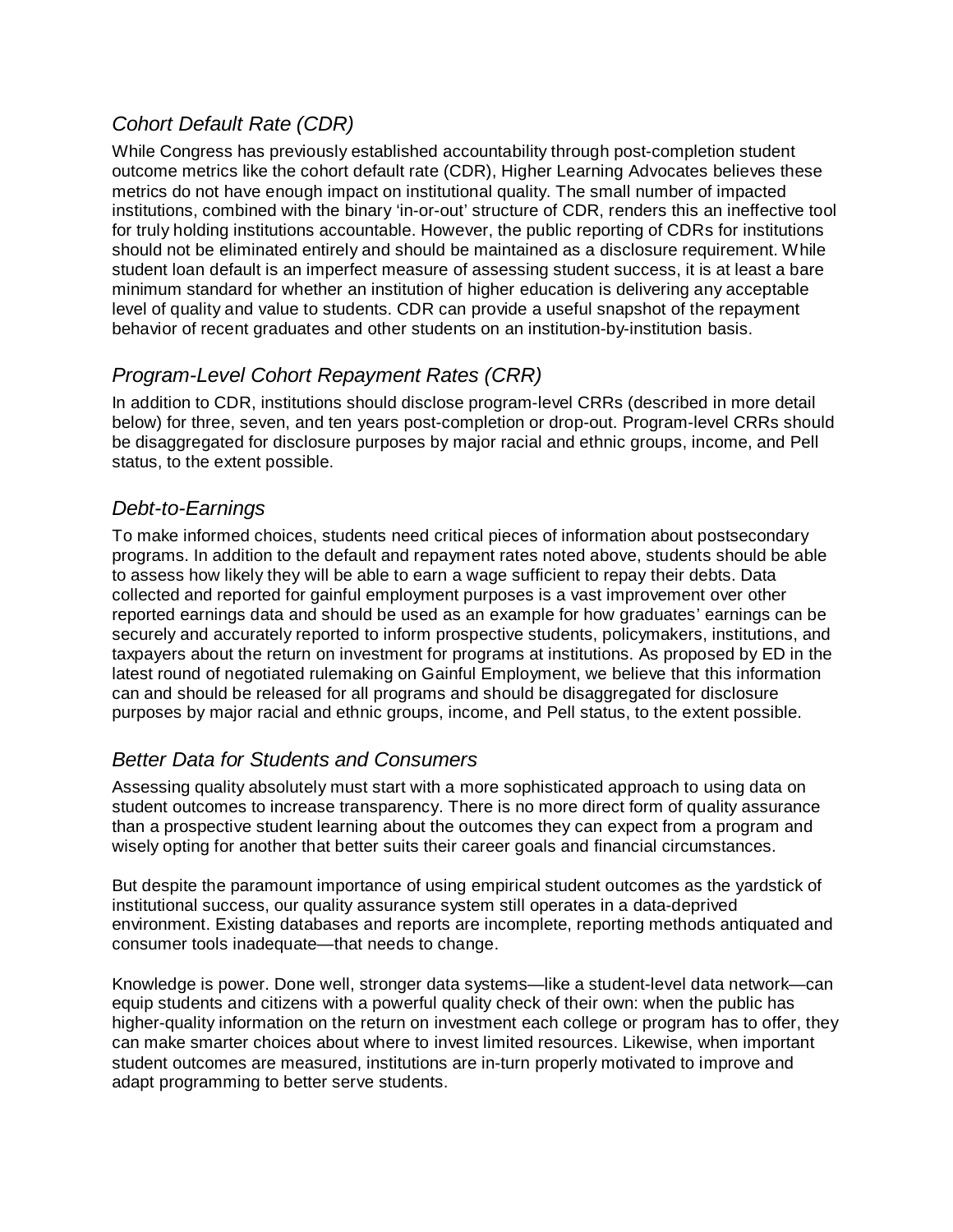## **Set a Floor for Program-Level Accountability**

Accountability in postsecondary education can be used to ensure the worst performing institutions are not eligible for federal student aid and can be used to protect students from ending up with undesirable outcomes. While institution-level accountability frameworks are necessary, several existing metrics now allows for federal policy to also consider setting eligibility floors for poorly performing programs.

## *Program-Level Cohort Repayment Rate (CRR)*

Higher Learning Advocates believes Congress should transition the accountability focus in the Higher Education Act away from default to cohort repayment rates (CRR) as a more accurate form of post-completion student success. Program-level cohort repayment rates should be used as an accountability metric to determine a program's eligibility to participate in Title IV federal student aid. A cohort repayment rate (CRR) should be defined as the percentage of borrowers in a three-year cohort who are not in default and who have reduced the principal balance on their loan by at least one dollar. A CRR should include completers, non-completers, and those in income-driven repayment (IDR) programs. A program must have a CRR at or above a certain percent—to be determined—in order to be eligible for federal student aid. If a program's CRR falls below such percent for a number of years, the program would lose eligibility.

Higher Learning Advocates acknowledges some challenges and unanswered questions may arise from using program-level repayment rates, specifically how to treat the 30 percent of students who switch programs at least once, and how to categorize undecided majors, including those who drop out. To help solve for these concerns, policymakers should consider attributing students to a specific program of study after they have completed two semesters, or the equivalent, in such program. As for students who drop out after being "undecided" in their major, federal policymakers must standardize a way to correctly categorize such students for the purposes of this metric.

## *Gainful Employment*

The recent proposal by the U.S. Department of Education's (ED) proposal to eliminate the Title IV sanctions under Gainful Employment would remove a vital mechanism for holding institutions of higher education responsible when they do not produce strong outcomes. Students should not be able to continue to use federal financial aid at programs that saddle graduates with debt and don't provide them the ability to earn a sufficient salary to pay it off. While perhaps not the perfect measure, the current Gainful Employment rule provides a much-needed backstop to ensure certain low-performing programs cannot continue to participate in the federal student aid program if they continuously produce poor-quality outcomes for their students. We urge the committee to consider retaining an appropriate measure of gainful employment.

## **Use Accountability for Continuous Improvement**

Risk-sharing can be a useful tool for helping institutions improve, outside of the existing binary 'in-or-out' structure that federal policy currently perpetuates. Institutions that aren't the lowestperforming, but could still benefit from improvement under a risk-sharing system.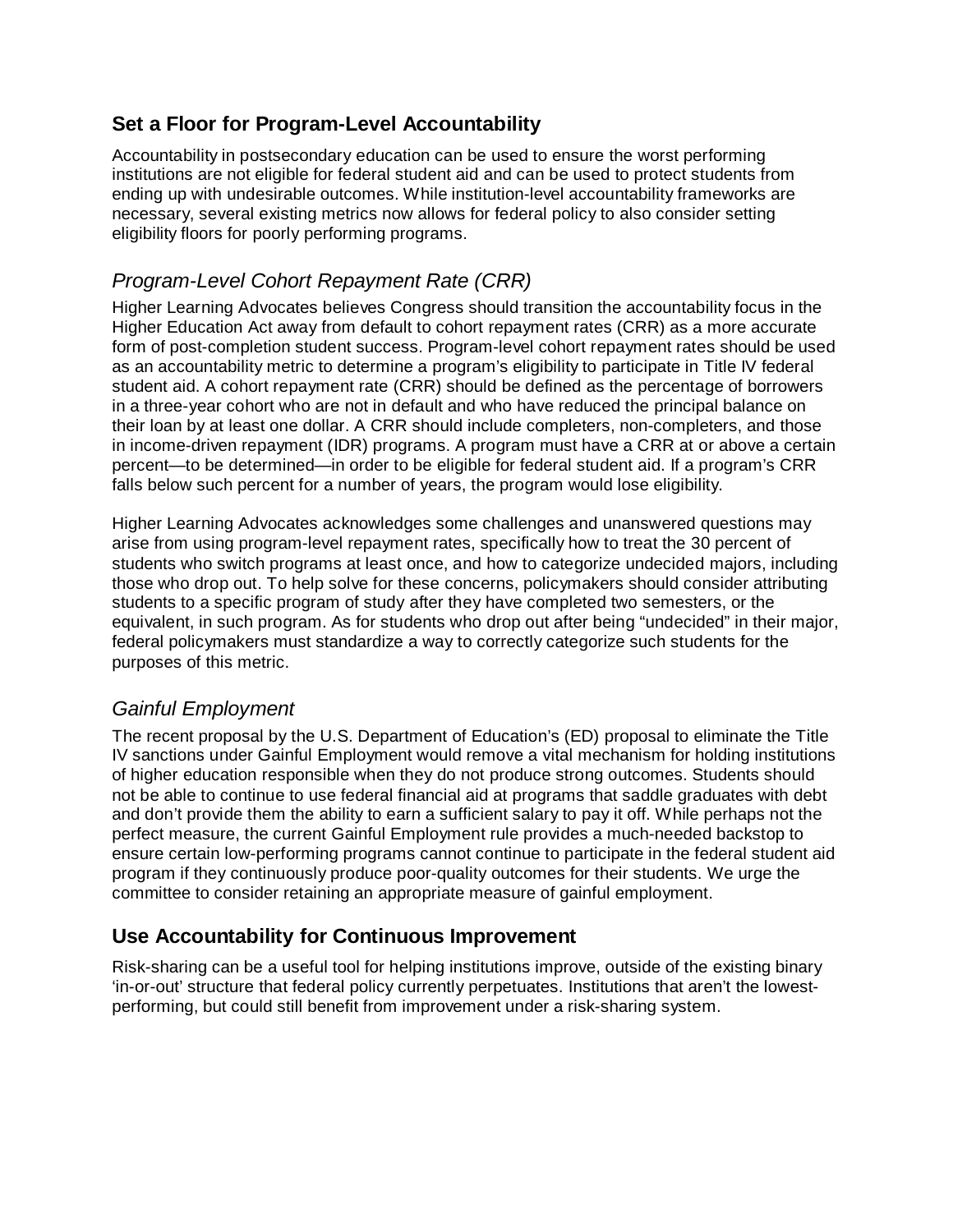### *Use an Institution-Wide Cohort Repayment Rate to Create a New Risk-Sharing Structure*

Higher Learning Advocates supports the creation of a risk-sharing system based on loan repayment rates as a component of improved accountability under the Higher Education Act. This would be an important step toward better accountability that doesn't exacerbate a binary 'in-or-out' structure, like CDR currently facilitates. We recommend Congress create a welldesigned risk-sharing system that utilizes institution-wide cohort repayment rates (CRR), while being purposeful to not create disincentives for institutions to continue to enroll at-risk students. We believe risk-sharing should be used not to kick out the worst-performing institutions but to help institutions with moderate outcomes to improve.

As a part of such a risk-sharing approach, an institutional CRR should be defined as the percentage of borrowers in a three-year cohort who are not in default and who have reduced the principal balance on their loan by at least one dollar. The CRR should include repayment data from completers, non-completers, and those in income-driven repayment (IDR) programs.

It's critical that a well-designed risk-sharing system be accompanied by stronger accountability reforms, including accreditation and regulatory reform. Additionally, risk-sharing should be accompanied by reforms that provide for better and more frequent information to students on their loan balances and increase access to financial literacy information and resources. This should include financial literacy programs or courses, a more frequent and standardized loan guidance letter, a requirement for face-to-face counseling, and a standardized financial aid award letter. Finally, it is essential that any new risk-sharing system take steps to ensure that institutions are not disincentivized from enrolling low-income, first-generation, and students of color, whose completion rates have historically been lower than their peers.

#### **Improve Accreditation**

Accrediting agencies play an important quality assurance function as part of the Triad in higher education. Reforms to accreditation could both improve existing quality at institutions and ensure new providers and programs are being held to quality standards.

## *Reform Accreditation to Focus on Outcomes Instead of Inputs and Compliance*

The modern accrediting agencies are an outgrowth of academic peer review consortia first organized in the late 19th century, but never originally envisioned to play the role of "gatekeepers" to billions in federal funds they do today. Compounding the problem, federal policies ask quality assurers to focus excessively on monotonous check-lists and compliance and examine issues outside of their expertise, such as complicated financial transactions. Instead, the Higher Education Act should enable accreditors to focus on their core mission: meaningfully assessing the quality and pace of student learning and outcomes.

Accreditation's intersection with Title IV eligibility instead should be based on learning and centered on students and outcomes. While accreditors do examine these issues as a core part of their reviews, they also discuss the results and make accreditation decisions behind closed doors, without full transparency for students and other stakeholders. More troubling, the federal government's interest in accreditation has gradually become almost completely conflated with compliance, meaning any findings around outcomes and student improvement are in competition with issues outside of accreditors' core expertise. Higher Learning Advocates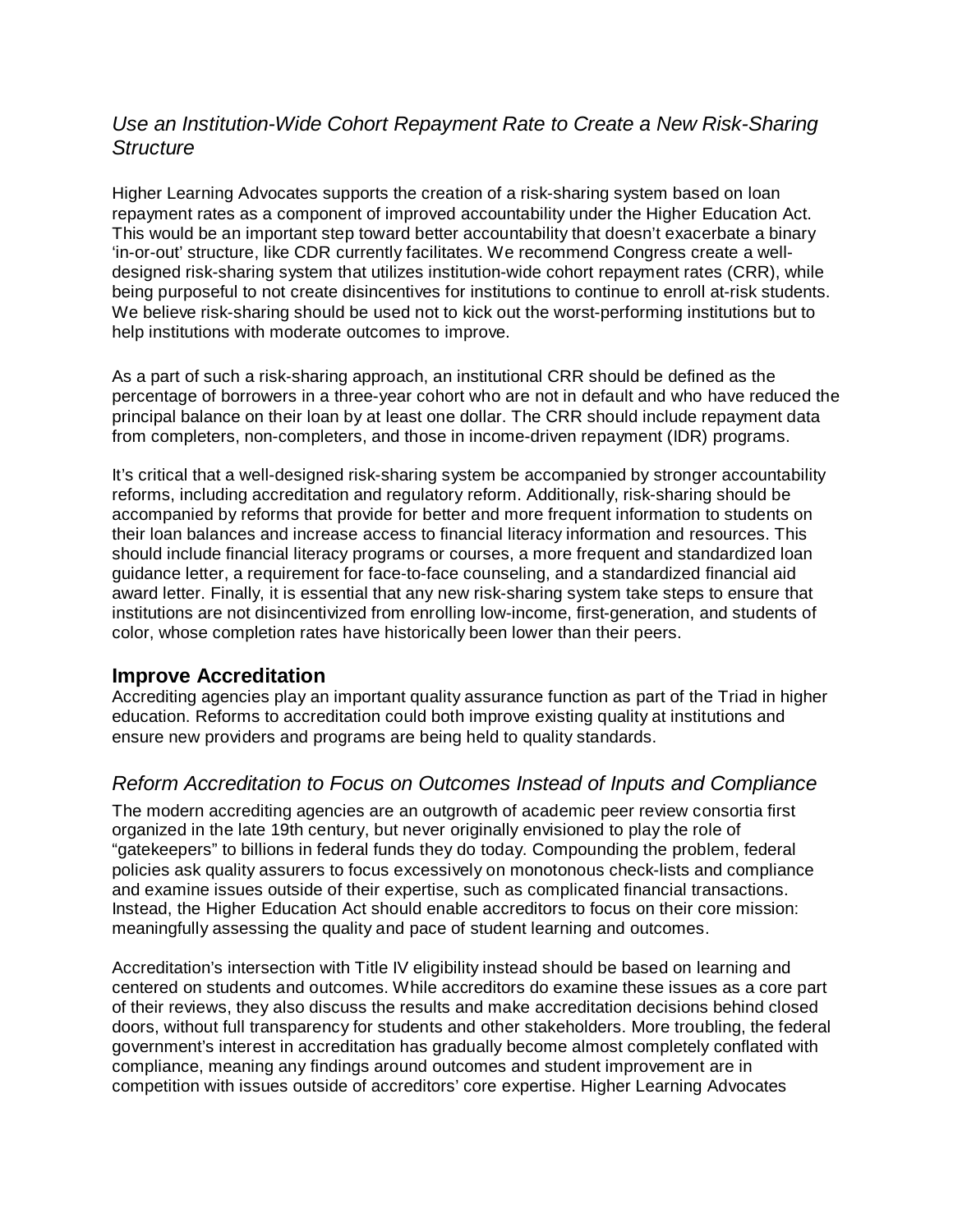believes accreditors should be only required to examine four specific student outcomes: student learning, annual loan default rates, loan repayment rates, and graduation rates.

### *Create a Quality-Assurance Pathway to Recognition for Innovators*

Technological and methodological changes have dramatically altered the world of learning and work, but our system of quality assurance has struggled to keep pace. Despite the maturing use of online and competency-based learning and growing acceptance of the variety of non-degree credentials that serve more than one in four Americans, the current quality assurance system fails to offer even the most successful innovators a pathway to the same funding and recognition that well-established providers can access.

Quality assurance needs to reflect the changing student population and how they experience higher learning by embracing the flexible and responsive approaches providers are using to serve today's students. As the universe of new postsecondary education models—some of which have shown to be more responsive to the needs of today's students—continues to expand, quality assurance reform needs to allow for these new actors and innovative assessment models to prove themselves on an equal playing field to traditional counterparts.

Experimentation in this area is beginning through the Department of Education's Educational Quality through Innovation Partnerships (EQUIP) program and voluntary standards created by employer and industry groups and new players like QA Commons and Entangled Solutions. It's crucial that these third-party quality assurance checks are firmly grounded in student outcomes and nimble enough to work with all types of providers.

This reauthorization provides an opportunity for the federal government to experiment with allowing new models of quality assurance to play the same "gatekeeping" and validation of student learning role of traditional accreditors, especially for innovative educational delivery models.

## **Reform Student Aid Programs with Today's Students in Mind**

Today's students are different than the students of the 1960's and '70's, when Congress first created the Higher Education Act and other key policies. They are parents, working adults, parttime students, and veterans. They are more racially and economically diverse and attend parttime and online. Americans need a system that works for all of today's students—a system that connects educational providers and employers, offers flexible programs focused on student success, and counts all high-quality learning wherever it happens. Further, federal financial aid should be redesigned with a focus on the needs of today's students, especially those who are financially-independent and may need to attend class outside of a traditional schedule.

The next reauthorization should consider issues many of today's students, especially adult and returning students, face, such as childcare and other out-of-pocket expenses, year-round attendance, and prior student aid history. Specifically, we believe that a reformed work-study program and simplification of the FAFSA could increase completion for many of today's students.

### *Reform Federal Work Study*

Federal Work Study is a mainstay of our federal student aid system. Unfortunately, too often federal work study doesn't allow a student to gain experience in their future career. Federal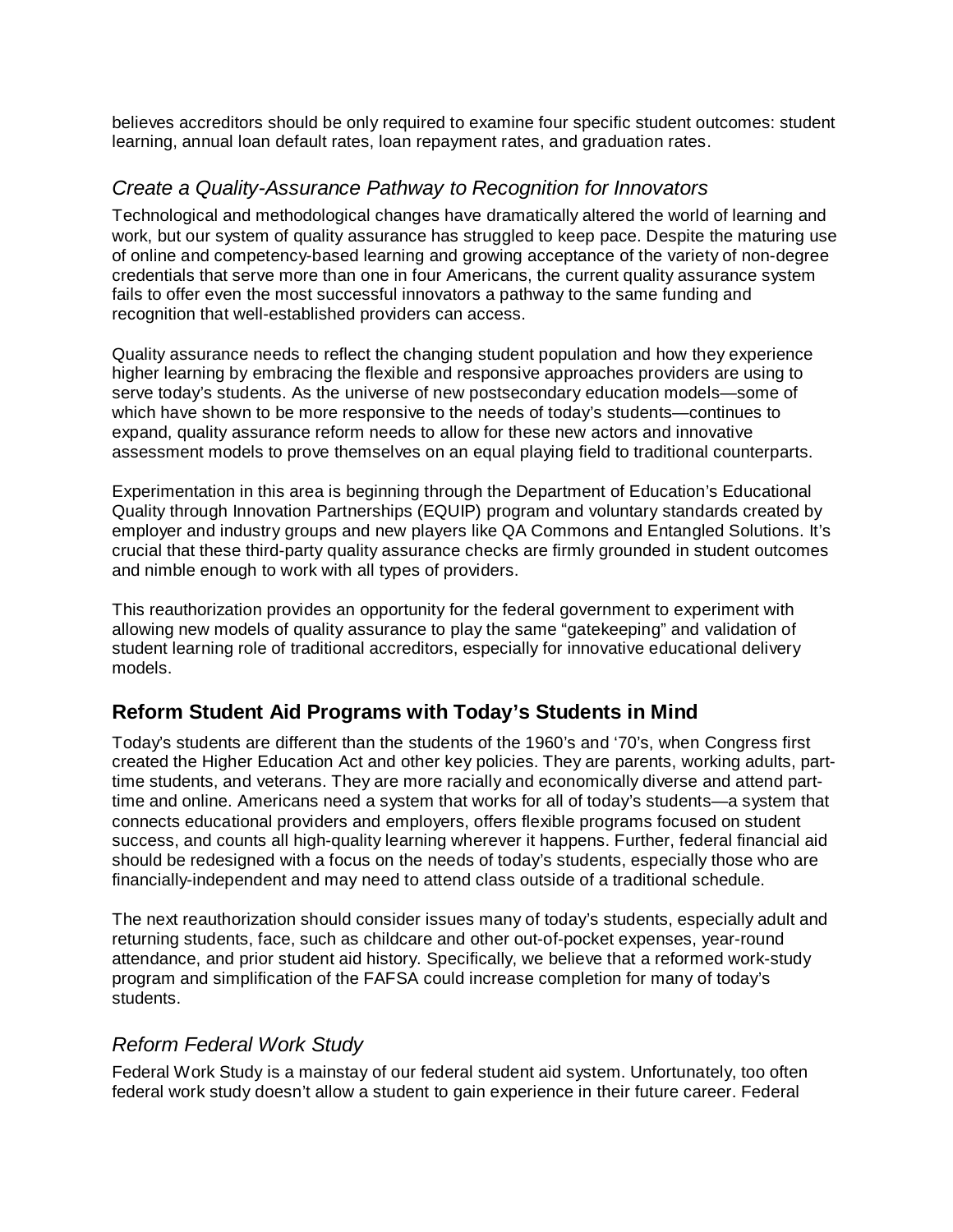work study should be maintained but needs reform to better target funds and better connect students' work study experiences with their program of study. First, the formula that allocates federal work study funds should be reevaluated to ensure that funds are provided to institutions which have the most in need students or the ability to provide high quality work study opportunities. Second, Job Location Development Programs should be expanded so federal work study is better connected to the student's course-of-study as well as employment options post-graduation. Last, federal work study has too many restrictions on off campus work, especially at businesses. The program should be reformed to ensure that greater opportunities exist for off-campus work tied to students' actual area of study.

# *Simplify the Student Aid Application Process*

The Free Application for Federal Student Aid (FAFSA) is simply too complicated. Research shows us that far too many students don't start or finish the FAFSA, leaving millions of federal student aid dollars on the table. Additionally, student-facing materials and information and the application process itself can further confuse and frustrate students' ability to best access critical grant and loan funding for higher education. Policymakers should simplify the FAFSA, ensure financial aid information is presented to students in an easy-to-understand format—such as a standardized award letter—and use technological advances to be sure that verification processes do not present a barrier. These steps would ensure our students aren't faced with barriers to FAFSA completion and that they have the information to make important decisions about where to attend college.

## **Recognize and Support the Evolving Postsecondary Landscape**

Just as the demographics of today's students are changing, learning and credentials are evolving. One in four Americans has a non-degree credential, such as a certificate or occupational licensure. We need a system of higher learning that recognizes and supports all high-quality learning wherever it happens. Ensuring students are set up on successful pathways, counting and connecting all high-quality learning, and supporting providers of postsecondary education to respond to the needs of their students will result in less costly degrees and credentials with better outcomes for students.

### *Widen the Tent: Allow for New Approaches and Providers*

Today's students are accessing postsecondary learning in many formats, including those not pegged to the credit hour. Congress should ensure that institutions of higher education can experiment with approaches we know now, such as competency-based education and prior learning assessments, as well as provide space for future models. This reauthorization provides an opportunity to modify rules inhibiting growth of high-quality non-credit hour approaches to postsecondary education (such as competency-based education), including those around direct assessment, satisfactory academic progress, the credit hour, and paying for assessments of prior learning.

Further, new providers of postsecondary education, such as work-and-learn models, provide equally promising approaches to meeting the educational and skills needs of many of today's students. While this space is growing and evolving, an experimental approach to allowing highquality non-institutional providers and partnerships to be eligible to participate in the student aid programs would allow for federal policy to test the appropriate oversight, financial, and quality assurance mechanisms necessary to ensure new approaches best meet the needs of today's students.